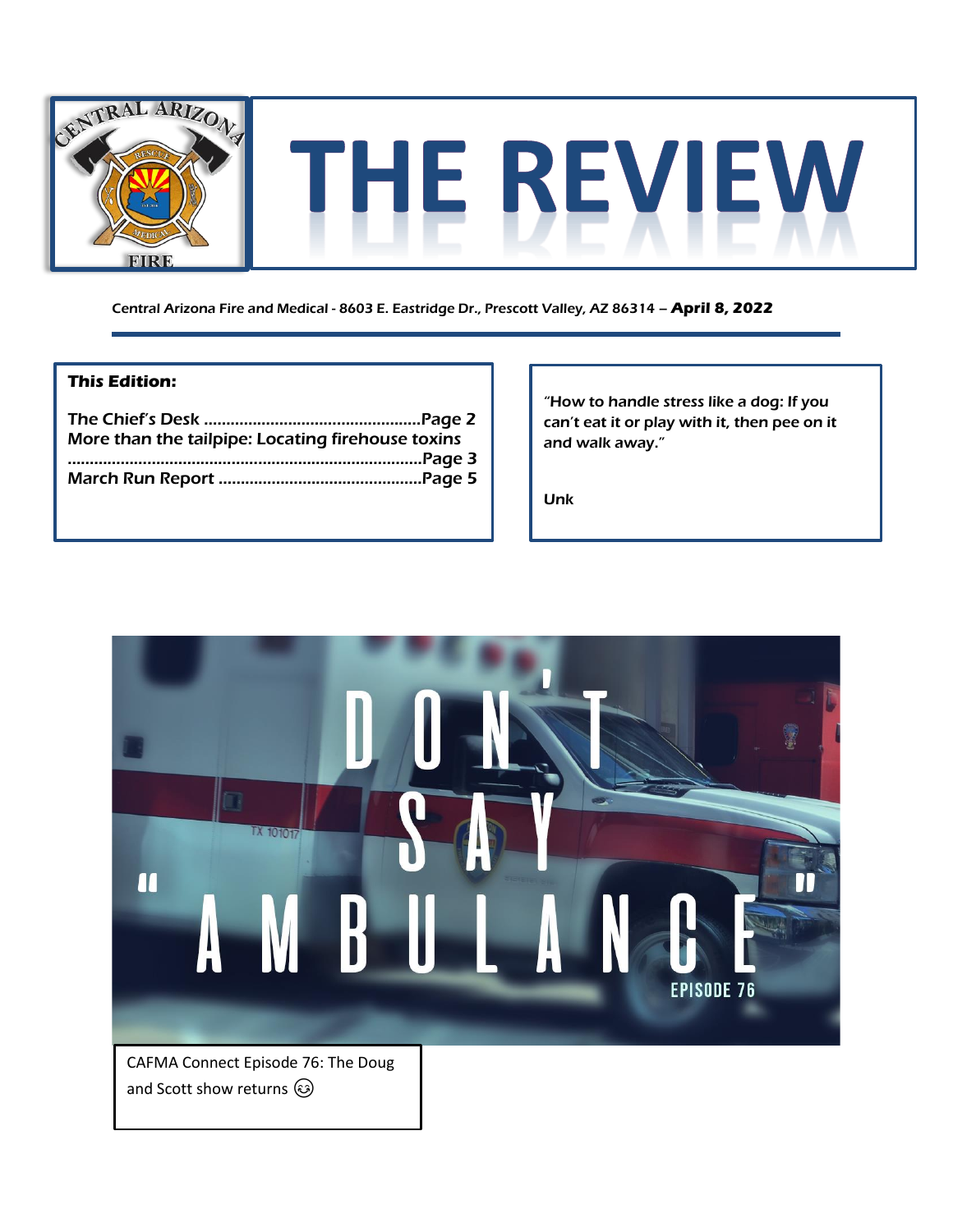## **The Chief's Desk**

There is a lot happening within the Agency right now. Between supply chain issues, inflation, ambulance challenges, legislative efforts, and wage/benefit discussions there is a lot of information being passed around. Specifically related to wage and benefits, I've heard different accounts of information that are not accurate. My hope this week is to address those inaccuracies, and remind everyone that you have opportunity to reach out to Senior Staff for clarity on any point. We understand that you may or may not agree with our position, but at least you will have the correct information.

The Wage and Benefit Study that CAFMA commissioned was completed and submitted to us in December of 2020. Once received, we worked jointly through Labor/Management, as well as the Wage/Benefit Committee, to develop and implement a plan. That plan was implemented on July 1, 2021. To that end, the Wage Study is not three years old, it is less than 18 months old. Additionally, we are not two years into implementation of the plan, we are nine months into implementation. We will finalize the move to our new scale as agreed on July 1, 2022. That is one year from the initial implementation date.

#### **Upcoming Events:**

April 11: Policy Committee, Panel discussion AFCA, Possibly a trip to the Capitol April 12: Speak at Veteran's Breakfast, Statewide Mutual Aid meeting, Possible trip to Capitol April 13: Possible trip to Capitol April 14: AFSA meeting, PV Council Meeting

### **Board Meetings:**

April 18: Administration Budget work shop – 1300-1500

April 25: Administration CVFD – 1600-1630 CYFD – 163-1700 CAFMA – 1700-1830

As we worked together to develop the new wage scale, the Union Executive Board requested a two-year implementation. They hoped to avoid at least some of the compression that results from compressing a wage scale. Ultimately, the budget numbers for the current fiscal year did not lend itself to a one-year implementation, so the two-year request worked out well. In my opinion, I think a one-year implementation would have been better had we been able to accommodate all of the increases.

There was discussion as part of developing the plan regarding the number of steps a person would receive on day one. As with anything, there is a limit to the amount of money we are able to spend each year. To that end, we developed a transition plan that would provide as many steps as possible on July 1, which meant some did not receive an additional step at their evaluation. The question we had to ask was, if we only have the funds to increase a person, as an example, 10.5% this year, is it better to give them 7% July 1 so they can receive a step at their evaluation, or is it better to give them the full 10.5% on July 1? Simply put, receiving the full amount July 1 meant the person would earn more money for the year than if we waited to give them the other 3.5% at their evaluation. We did offer to break it up to avoid any confusion or feeling that any individual somehow lost out on a step for the year; however, all parties agreed that it was better to provide the funds up front.

Those who were already on the new scale received smaller increases and received a step with their evaluation. In short, they followed the standard model used by our agency.

#### **Cont. Page 3**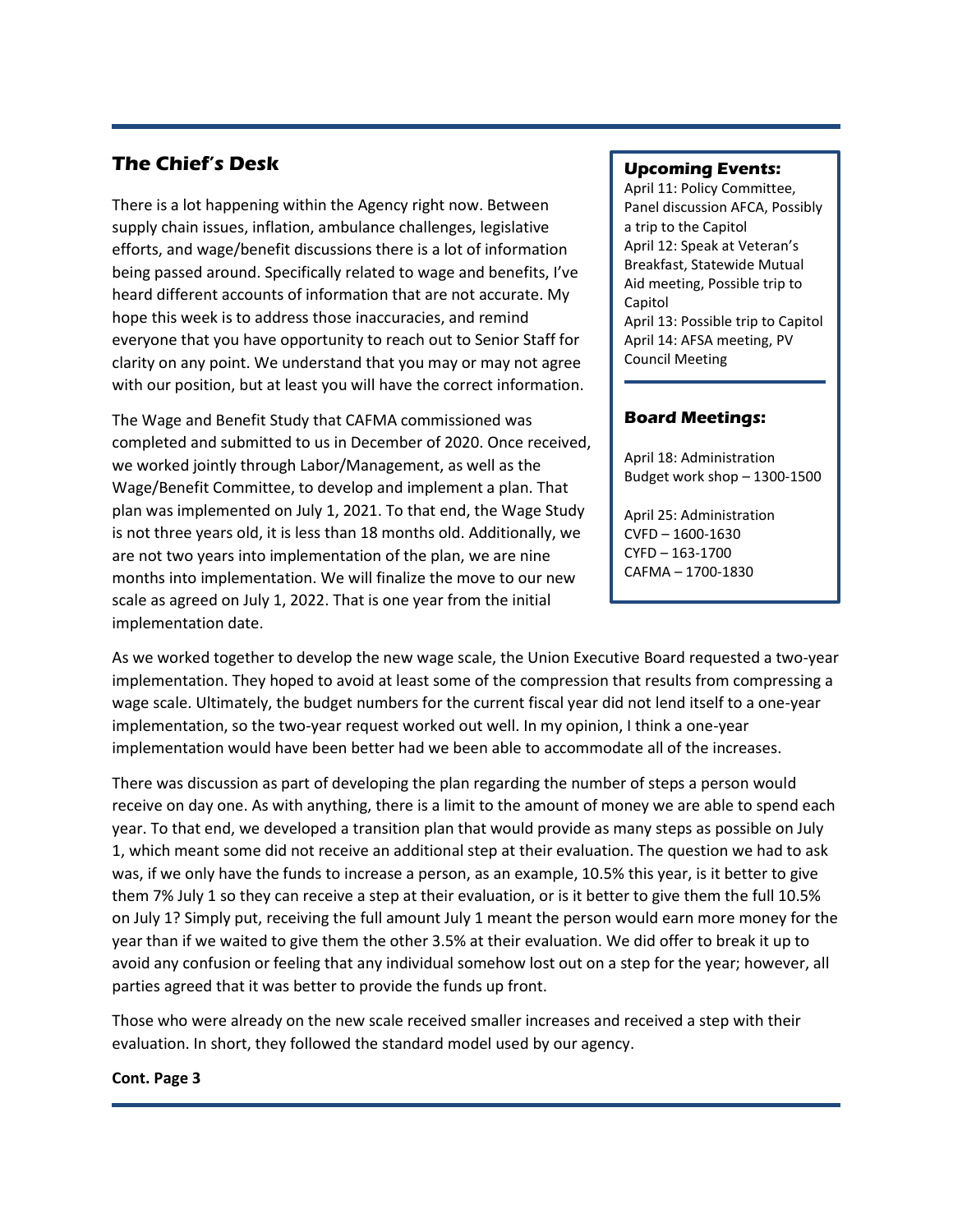## **More than the tailpipe: Locating firehouse toxins**

**By: Sara Jahnke, Ph.D.** 

There is often an underestimation of just how bad diesel exhaust is for health in general, and for firefighters specifically. Diesel exhaust is made of particulates and ultrafine particulates of polycyclic aromatic hydrocarbons (PAHs), nitro-PAHs, sulfates, nitrates and metals.

"Diesel exhaust poses a cancer risk greater than any other air pollutant, as well as causing other shortand long-term health problems," according to Dr. H.E. Wichmann, Institute of Epidemiology, in a key toxicology [study.](https://pubmed.ncbi.nlm.nih.gov/17886072/)

Scientific literature on diesel exhaust particles has documented increased risks from the smallest amount of exhaust present in air pollution. Both animal and human studies suggest that diesel exhaust has a cardiovascular impact through altering blood pressure, heart rate and other functions.

Even more alarming, a [study](https://www.nature.com/articles/s41370-021-00288-7) by Young and colleagues found elevated levels of endocrine-disrupting PFAS chemicals in turnout gear locker rooms and living areas. While debate continues about which contaminants embed in gear and how stable they are, data suggests that gear off-gasses post incident in the bay. Other activities in the bay, such as working with extraction tools, can also contribute to ambient contaminants.

## [Firerescue1.com](https://www.firerescue1.com/fire-products/vehicle-equipment/exhaust-removal-systems/articles/more-than-the-tailpipe-locating-firehouse-toxins-JTqD5mfpI0eijKiI/)

## **Chief's Desk Continued**

There is no way to implement a plan like this that makes every person completely happy. That said, what we did was an effort to improve pay and benefits across the board for the organization. We are a tax supported entity that does not produce and sell a product that can have a banner year. In short, we have limited funds based on property taxes which cannot outperform expectations, unlike a sales tax.

We have heard recent comparisons regarding raises for teachers or for Town of Prescott Valley employees, etc. Those are not relevant comparisons. For example, teachers in the state rank 49<sup>th</sup> in pay across the nation and have not received significant raises in years. Our Agency received significant increases last year as we corrected based on the Wage and Benefit Study while the teachers did not – to our knowledge.

I had a lunch meeting with the Town Manager of Prescott Valley on Wednesday this week. He said that part of their COLA this year is an effort to align their personnel with the market – just as we started doing last year. Comparing where we are at this point in history with the teachers or the Town are not valid comparisons given they are working this year on what we started working on last year. In short, we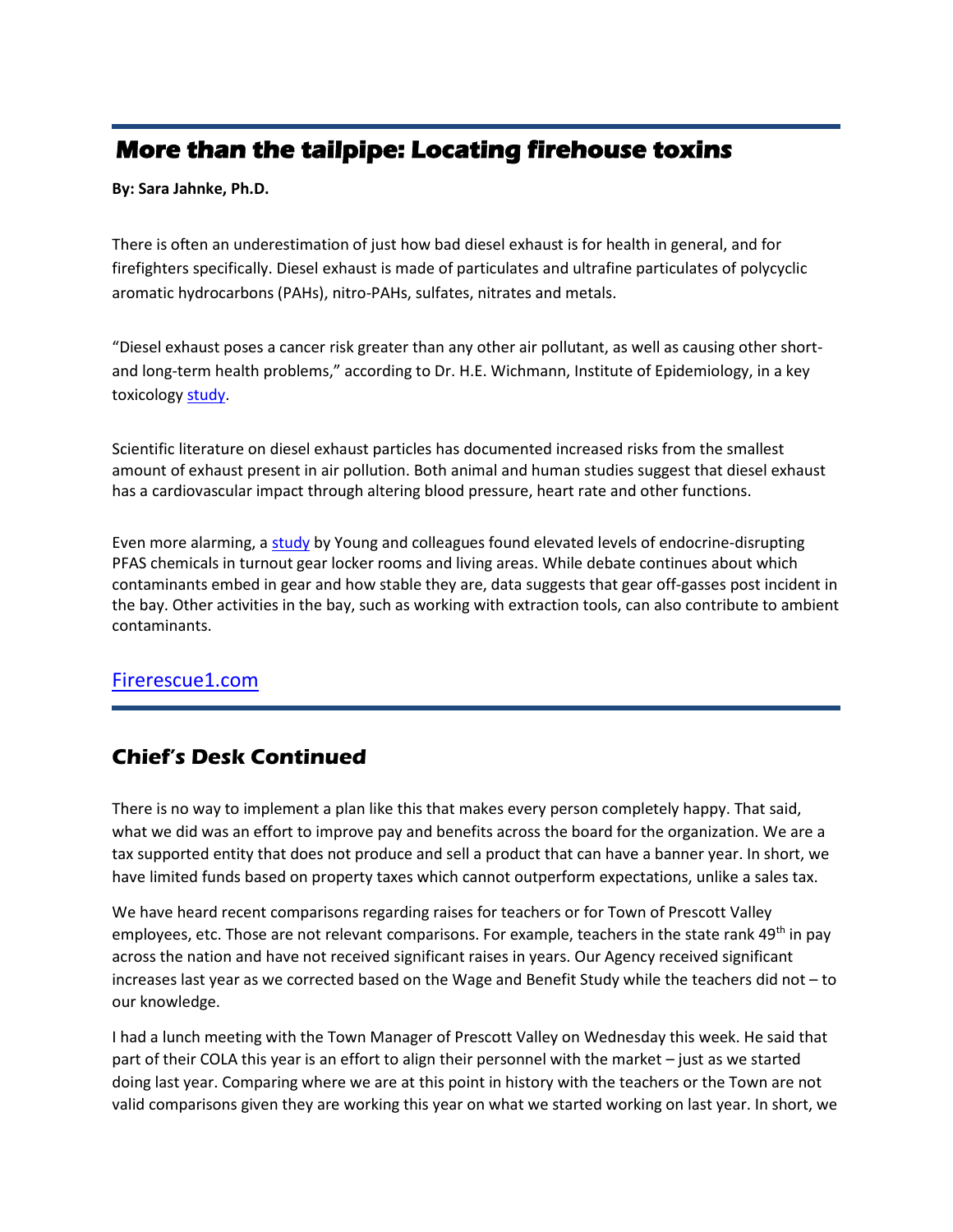are a year ahead of them with the implementation of a pay scale that is commensurate with the market, and our focus is on maintaining at least the 75<sup>th</sup> percentile.

The other nugget of information I received from the Town Manager is that permit numbers are decreasing. This is not a result of lack of demand, rather it is a lack of resources, e.g. supply chain issues. A slowdown in new home building has a direct impact on our bottom line, especially given the limits placed on us under Prop 117. Without new growth, our projected annual net assessed valuation increase (NAV) is closer to 4%. The only way we see NAV's above 5% is with new development, i.e. the more roof tops, the better our return. This is one of the areas of concern that Senior Staff has been considering as we work on the budget for next fiscal year.

To that end, we have cut over \$2 million in spending and denied approximately \$146,000 in program improvement requests. This includes cutting two much-needed Non-Operations positions. Unfortunately, the cuts are akin to kicking the can down the road. Ultimately, we will need to purchase the items in the future, however the cost of those goods will likely be higher. That said, we need to maintain and build the Capitol Reserve.

Together, we can work to ensure a sustainable future for our organization. Those who have been here a while know the pain of wage freezes, as well as the frustration of the compression that accompanies long-term freezes. We do not want future generations of our CAFMA team to have to endure such harsh measures.

I think we all agree that the current economic environment in our country is a challenge, and the housing prices/rent in our area serve as a significant challenge for many of our folks today. In staff's opinion, we do need to consider some level of pay adjustment that fits within our financial and political means this next fiscal year. What that will be, I do not know. We know that there is a desire for a COLA v. what we had agreed to work towards last year, e.g. Acting Pay, PEHP contribution increase, etc.

The base budget this year includes the final transition into the new scale as was promised, and accounts for the ridiculous increases we are seeing in some of our fixed costs e.g. workers compensation, dispatch, etc. As I mentioned, we have made cuts to ensure sustainability and to make room for an additional wage adjustment. This has not been a record year for revenues as some of you may have heard. In fact, we are slightly below NAV revenue projections while expenses have soared in several areas. A challenge? Yes. That said, we have made the necessary adjustments to balance our budget and cover our expenses. It is certainly not where we would like to be, but just as many other organizations in the country right now, we will make it work.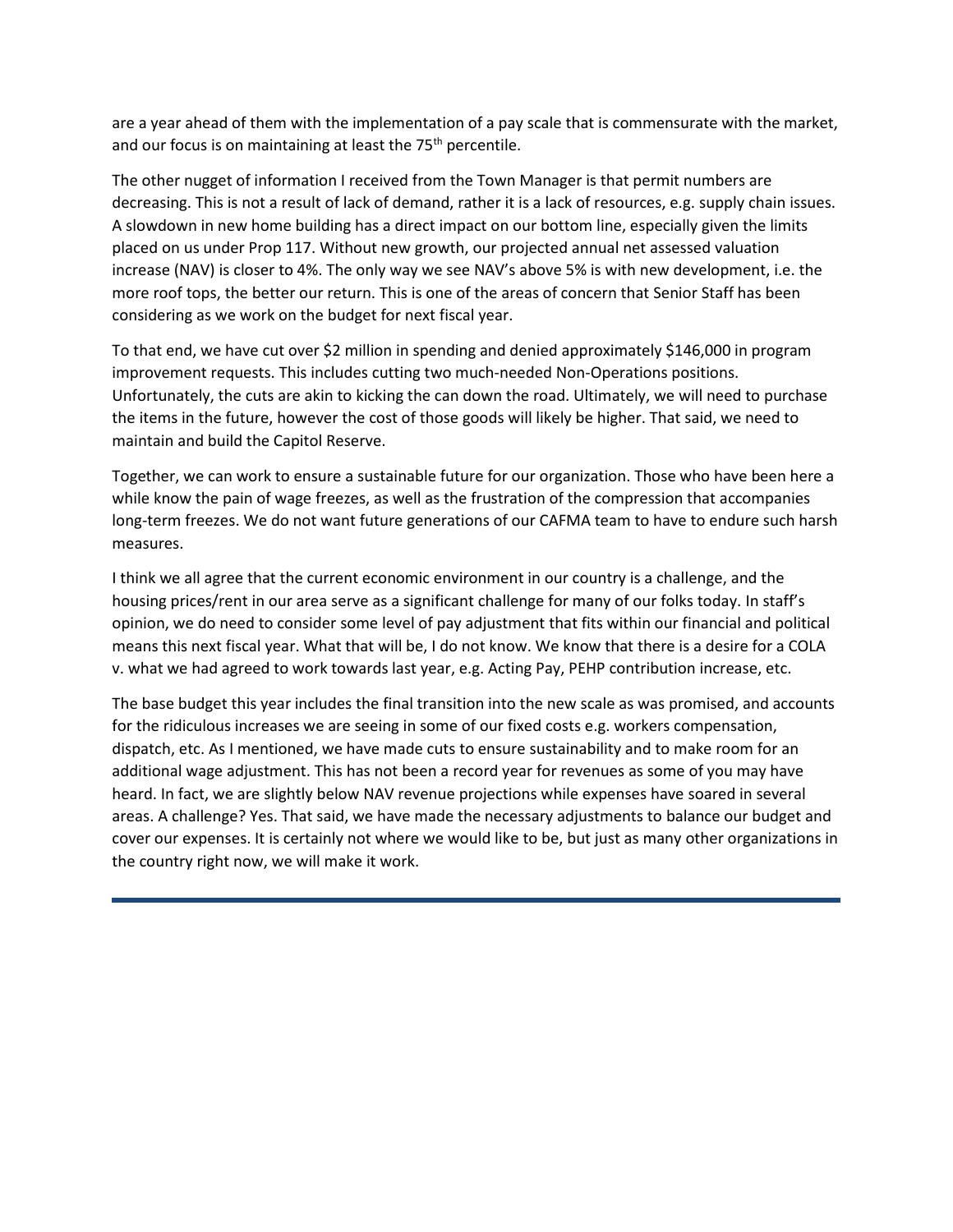## **March Response Report**

**By: GIS/Statistician Michael Freeman** 

|              | <b>Unit Workload History</b><br>(RESPONSES BY TYPE-1 ENGINES) |        |        |        |        |        |       |
|--------------|---------------------------------------------------------------|--------|--------|--------|--------|--------|-------|
|              | 2016                                                          | 2017   | 2018   | 2019   | 2020   | 2021   | 2022  |
| Jan          | 1,034                                                         | 1,123  | 1,231  | 1,263  | 1,157  | 1,516  | 1,600 |
| Feb          | 1,026                                                         | 913    | 1,034  | 1,155  | 1,152  | 1,141  | 1,303 |
| Mar          | 1,080                                                         | 1,128  | 1,093  | 1,151  | 1,121  | 1,328  | 1,428 |
| Apr          | 1,036                                                         | 1,071  | 1,127  | 1,182  | 1,127  | 1,302  |       |
| May          | 1,084                                                         | 1,138  | 1,203  | 1,223  | 1,169  | 1,512  |       |
| Jun          | 1,121                                                         | 1,208  | 1,183  | 1,233  | 1,310  | 1,431  |       |
| Jul          | 1,099                                                         | 1,214  | 1,234  | 1,271  | 1,366  | 1,546  |       |
| Aug          | 1,132                                                         | 1,183  | 1,218  | 1,332  | 1,338  | 1,641  |       |
| Sep          | 1,118                                                         | 1,091  | 1,095  | 1,245  | 1,277  | 1,563  |       |
| Oct          | 1,083                                                         | 1,088  | 1,183  | 1,163  | 1,348  | 1,551  |       |
| <b>Nov</b>   | 983                                                           | 1,074  | 1,134  | 1,224  | 1,285  | 1,570  |       |
| Dec          | 1,085                                                         | 1,177  | 1,222  | 1,211  | 1,622  | 1,713  |       |
| AVG          | 1,073                                                         | 1,117  | 1,163  | 1,221  | 1,273  | 1,485  | 1,444 |
| <b>TOTAL</b> | 12,881                                                        | 13,408 | 13,957 | 14,653 | 15,272 | 17,814 | 4,331 |